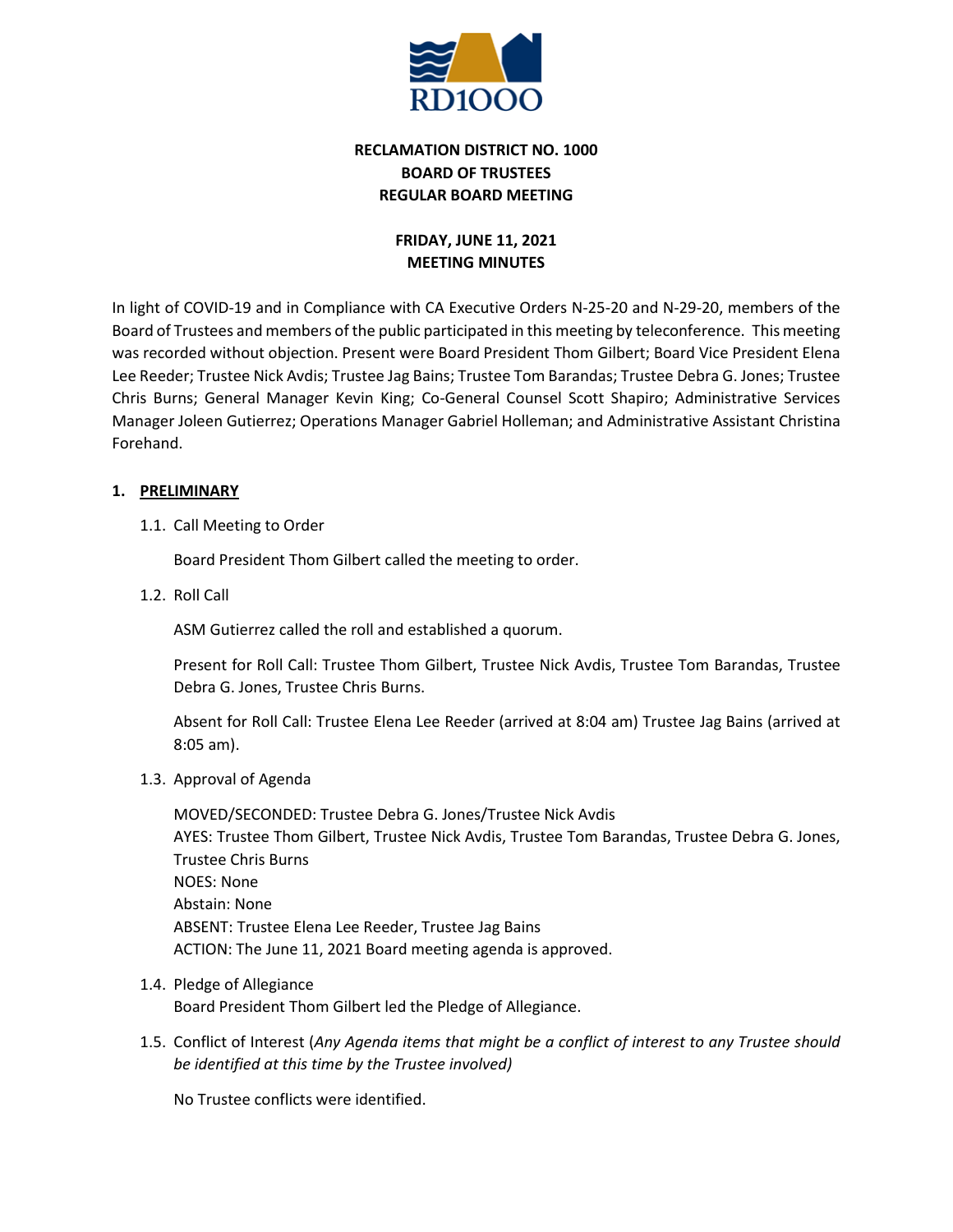## **2. PRESENTATIONS**

There were no scheduled presentations.

#### **3. PUBLIC COMMENT (NON-AGENDA ITEMS)**

No public comments were made.

#### **4. INFORMATIONAL ITEMS**

#### 4.1. GENERAL MANAGER'S REPORT: Update on activities since the May 2021 Board Meeting.

General Manager Kevin King made known that Councilman Jeff Harris recently contacted him to request the potential use of District-owned property on Rosin Court. This site would be proposed as a temporary housing location for the unsheltered. This site has been used as a staging site for the Army Corps for levee improvements and intended for use as a flood fight materials storage site. Councilman Harris anticipates using this site for two to three years until other housing projects are completed. The City has a short timeline and would like to go back to the council for approval during their July 20 meeting, including the Rosin Court site as a potential location.

Trustee Jones requested the address of the Rosin Ct site. GM King stated he does not know the site address but describes the property located at I-80 and the Natomas East Main Drain, directly across the FWY from Fry's. Trustee Jones offered that she may have a concern with this site and a possible objection to the proposal. She would like the Urbanization Committee to discuss the proposal; this Committee has traditionally taken up the homeless population and levees.

Trustee Avdis is familiar with the city-wide master plan for homelessness but requests more information about their proposal on our site. Because there are many unknowns, he would like the Legal Committee to be allowed to discuss and understand what Councilman Harris is proposing, the structure, who will be there, how this relates to risk exposure, and how it will affect neighboring properties.

Because this item was non-agenized, Counsel Scott Shapiro reminded the Board that this is a good time for procedural discussion and questions to be collected and further discussion in Committee. Next week, GM King will schedule a Special Board meeting or joint committee meeting with the Legal and Urbanization Committees. He will invite Councilman Harris and his community resource officer to attend and answer questions. A meeting notice will follow.

4.2. OPERATIONS MANAGER'S REPORT: Update on activities since the May 2021 Board Meeting.

There were no questions or comments made.

4.3. DISTRICT COUNSEL'S REPORT: Update on activities since the May 2021 Board Meeting.

Co-General Scott Shapiro provided a brief update on his work during May.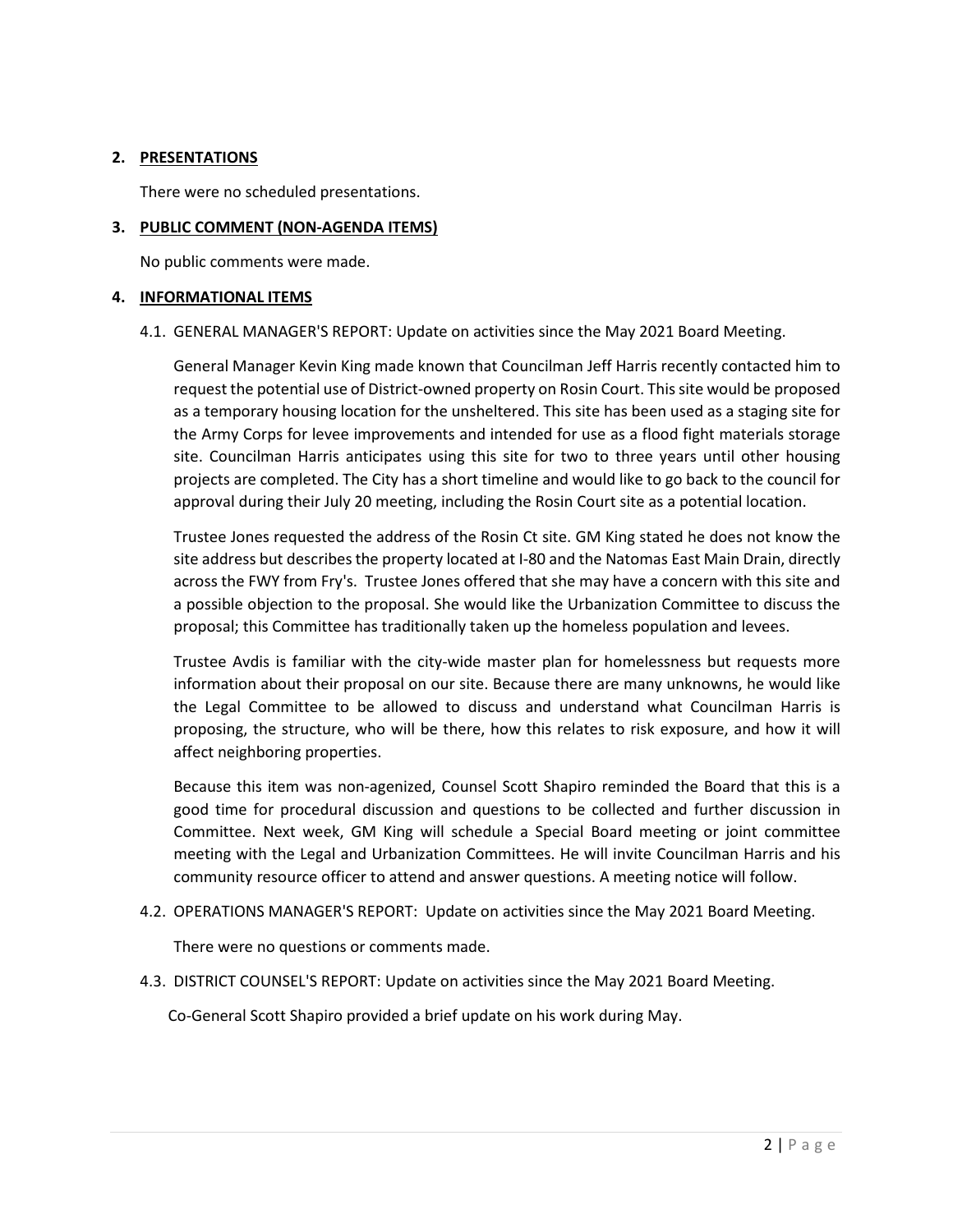## **5. CONSENT CALENDAR**

*The Board considers all Consent Calendar items to be routine and will adopt them in one motion. There will be no discussion on these items before the Board votes on the motion, unless Trustees, staff, or the public request specific items be discussed and/or removed from the Consent Calendar.*

Trustee Burns asked for clarification about Employee Compensation, Item 5.5. In reading the Employee Manual, he inquired whether the days off go away at the end of the year. GM King clarifies that it is paid time off and not in a use it or lose it situation. He stated the days would be vacation days. Trustee Burns also wanted to know whether anyone is in danger of not receiving additional time off because of their max vacation accrual. ASM Gutierrez stated that only one employee is close but could take the extra paid time off without going over the maximum vacation hours.

MOVED/SECONDED: Trustee Nick Avdis/ Trustee Elena Lee Reeder AYES: Trustee Nick Avdis, Trustee Jag Bains, Trustee Tom Barandas, Trustee Chris Burns, Trustee Thom Gilbert, Trustee Elena Lee Reeder, Trustee Debra G. Jones NOES: None ABSTAIN: None ACTION: Consent Calendar Items 5.1 through 5.7 are approved.

- 5.1. APPROVAL OF MINUTES: Approval of Minutes from May 14, 2021, Regular Board Meeting.
- 5.2. TREASURER'S REPORT: Approve Treasurer's Report for May 2021.
- 5.3. EXPENDITURE REPORT: Review and Accept Report for May 2021.
- 5.4. BUDGET TO ACTUAL REPORT: Review and Accept Report for May 2021.
- 5.5. APPROVAL OF ONE-TIME EMPLOYEE COMPENSATION: Consider Approval of One-Time Compensation Adjustment for District Employees in Recognition of Essential Duties Performed in Fiscal Year 2020/2021.
- 5.6. ANNUAL BANKING AUTHORIZATION (SACRAMENTO COUNTY): Review and Consider Adoption of Resolution No. 2021-06-01 Re-Authorizing Officers and Trustees as Signatories to the Operations and Maintenance Funds held by Sacramento County Treasurer.
- 5.7. PROFESSIONAL SERVICES AGREEMENT: Review and Consider Authorizing the General Manager to Execute a Professional Services Agreement with Matrix Consulting Group for Indirect Cost Allocation Plan.

## **6. SCHEDULED ITEMS**

6.1. REVIEW AND CONSIDER ADOPTION OF FISCAL YEAR 2021/2022 BUDGET: Review and Consider Adoption of Resolution No. 2021-06-02 Approving the Fiscal Year 2021/2022 Budget.

GM King clarified the Budget (page 12, under Government Fees) there is a typo. The budgeted amount reads \$20,000 but should read \$6,800; this is the only change to the Budget.

Trustee Avdis requested the professional Budget opinion from Trustee Gilbert, chair of the Finance Committee, and a CPA. Trustee Gilbert stated our FY 21-22 Budget shows our expense over revenue is \$2.3 million. He acknowledged that this Budget shows our commitment to kicking off the CIP Plan and working towards that objective. He explained the Budgeted expense over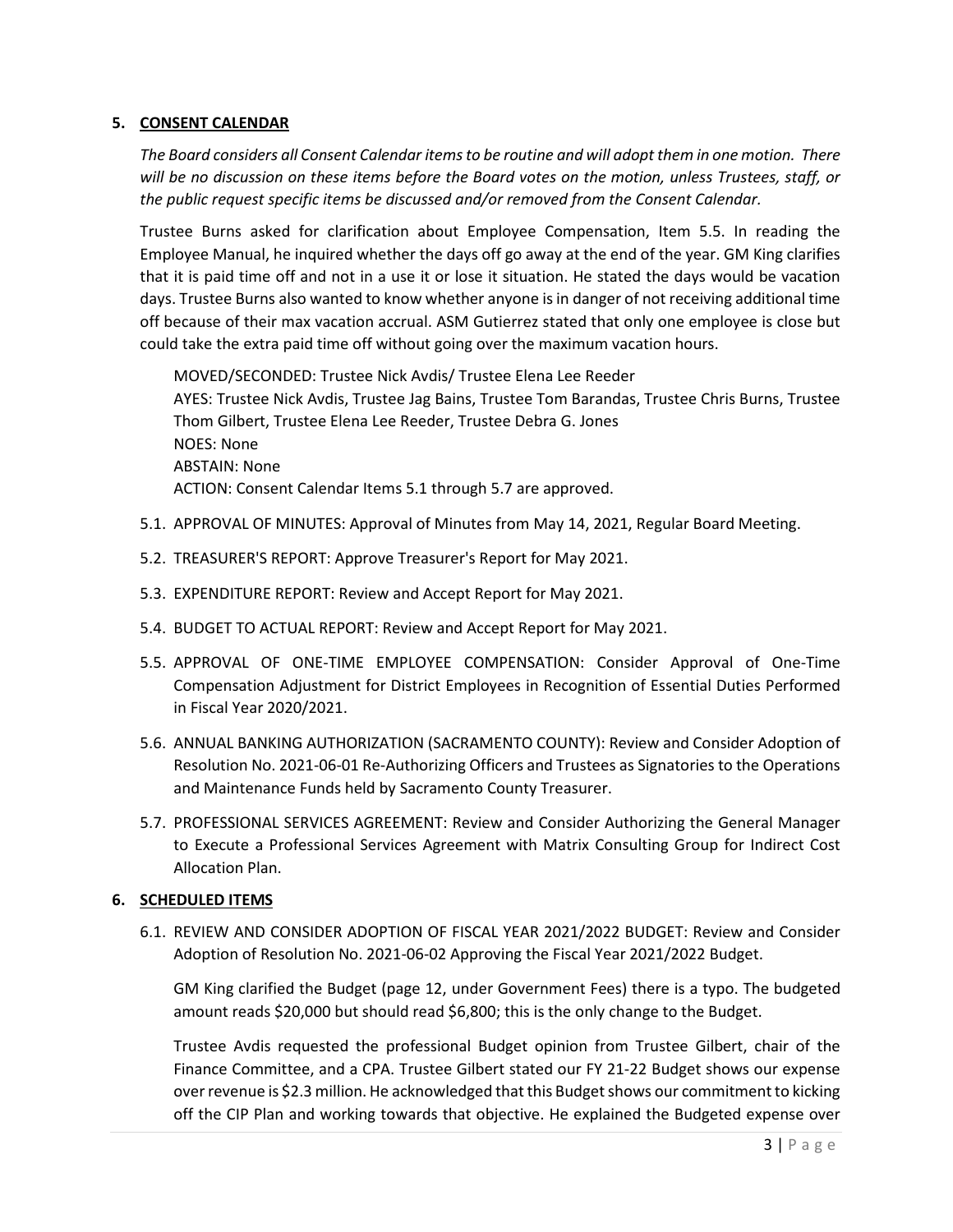revenue will be spent out of reserves which the Board has designated for this purpose. Do we adopt a balanced budget? Yes, even though it shows were spending more than we are taking in because we were spending from accumulated reserves. Everything else is very consistent, and Trustee Gilbert feels very comfortable with it.

There were no public comments made.

MOVED/SECONDED: Trustee Nick Avdis/ Trustee Thom Gilbert

AYES: Trustee Nick Avdis, Trustee Jag Bains, Trustee Tom Barandas, Trustee Chris Burns, Trustee Thom Gilbert, Trustee Elena Lee Reeder, Trustee Debra G. Jones

NOES: None

ABSTAIN: None

ACTION: The Board adopted Resolution No. 2021-06-02 approving the Fiscal Year 2021/2022 Budget with a correction to page 12 of the Budget, under Government Fees FY 21/22, the budgeted \$20k will be adjusted down to \$6800.

6.2. REVIEW AND CONSIDER ADOPTION OF OFFICIAL PAY RATE SCHEDULE FOR FISCAL YEAR 2021/2022: Review and Consider Adoption of Resolution No. 2021-06-03 Approving Official Pay Rate Schedule for the Fiscal Year 2021/2022.

There were no public comments received or made.

MOVED/SECONDED: Trustee Jag Bains / Trustee Tom Barandas AYES: Trustee Nick Avdis, Trustee Jag Bains, Trustee Tom Barandas, Trustee Chris Burns, Trustee Thom Gilbert, Trustee Elena Lee Reeder, Trustee Debra G. Jones NOES: None ABSTAIN: None ACTION: The Board adopted Resolution No. 2021-06-03 approving the Official Pay Rate Schedule for the Fiscal Year 2021/2022.

## **7. BOARD OF TRUSTEE'S COMMENTS/REPORTS**

- 7.1. BOARD ACTIVITY UPDATES:
	- 7.1.1. RD 1000 Committee Meetings Since Last Board Meeting
		- Personnel Committee (Jones, Bains & Barandas) May 18, 2021
		- Finance Committee (Gilbert, Bains & Burns) May 25, 2021
		- Finance Committee (Gilbert, Bains & Burns) June 1, 2021
		- Executive Committee (Gilbert & Lee Reeder) June 2, 2021

## 7.1.2. RD 1000 Committees No Meetings Since Last Board Meeting

- Legal Committee (Avdis, Barandas & Lee Reeder)
- Operations Committee (Bains, Barandas & Burns)
- Urbanization Committee (Lee Reeder, Avdis & Jones)

#### **8. CLOSED SESSION**

8.1. No Scheduled Closed Session Items.